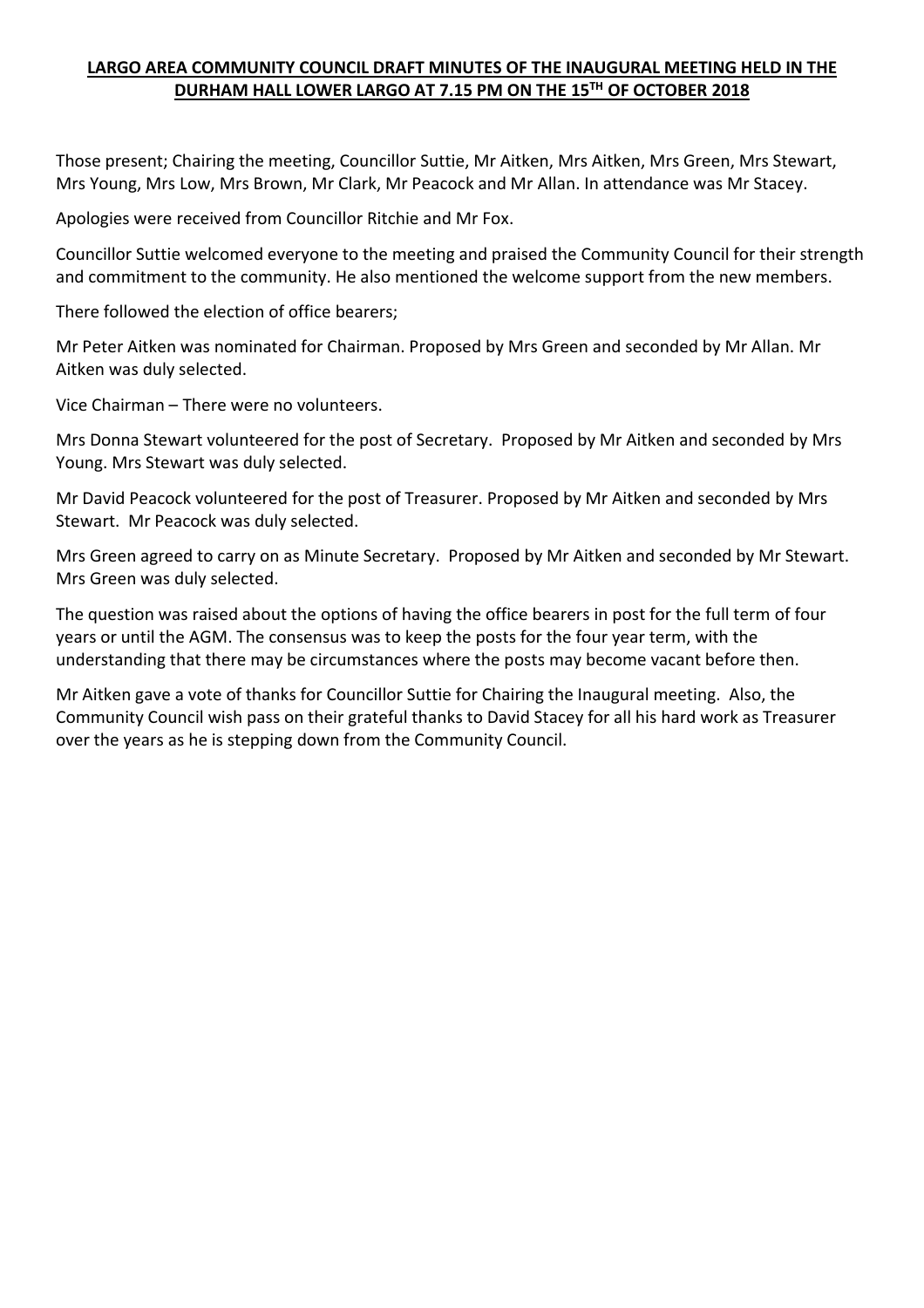## **LARGO AREA COMMUNITY COUNCIL DRAFT MINUTES OF THE MEETING HELD IN THE DURHAM HALL LOWER LARGO AT 7.30 PM ON THE 15TH OF OCTOBER 2018**

Those present; Chairman Mr Aitken, Mrs Aitken, Mrs Green, Mrs Stewart, Mrs Young, Mrs Low, Mrs Brown, Mr Clark, Mr Peacock and Mr Allan. In attendance was Councillor Suttie and Mr Stacey.

Apologies were received from Councillor Ritchie and Mr Fox.

Chairman Mr Peter Aitken welcomed everyone, especially the new members and stated that it was good to see so much support from the community.

Last month's minutes were proposed for adoption by Mrs Aitken and seconded by Mr Clark

Mr Allan volunteered to fill the post of Vice Chairman. This was proposed by Mrs Stewart and seconded by Mrs Aitken.

Mr Peacock volunteered to take on the task of updating the website and putting the minutes and the agenda onto the Community Facebook site.

### **The Mill Bridge**

The grant application has been submitted to the Fife Environment Trust including letters from parents, children and several members of the community. Also included in the submission was a letter in support of the bridge improvement from Mr Crichton, the landowner.

It is hoped that we will be successful and that when the decision is made, in a few months the work can proceed. Our grateful thanks go to Mr Wood for all his hard work on this challenging community issue.

It was stated that the route from Keilburn, across the bridge and up to Pitcruvie Park and the school is a core path and as such should be usable for the community. Fife Council have upgraded the section of this path from the bridge to Pitcruvie Park which is very much appreciated however the section from the bridge to Keilburn and the steps up to Largo Road are also in need of upgrading. The Council did make a commitment to improve this route as part of the Schools Travel Plan before the problem with the bridge arose. Councillor Suttie will raise this issue with David Paterson who originally made the commitment. The Community Council with also email Mr Paterson.

### **Scottish Water**

The application for a Clean Beach Award is complete and going to Committee. Because it is a community led initiative it is hoped that we will be successful. It was suggested that we invite Adam Warner from Scottish Water to the next Community Council meeting.

A question was raised about as to how to stop a repeat of the sewage leak into the bay which happened recently caused by a power outage. Possibly a backup system.

### **Lundin Links Hotel**

There is no further news, but the demolition warrant has been applied for.

The building façade is being kept and the Community Council have asked that a safe route to the shops is ensured for residents. Mrs Stewart will ask for a copy of the planning conditions to clarify.

It was mentioned that there is an historic well in the grounds of the hotel and it is hoped that, if discovered it would be maintained as a feature of local history. Mr Aitken will ask Mr Punler.

Mrs Low volunteered for the position of Planning Convener. Mrs Aitken made the proposal and Mr Peacock seconded it.